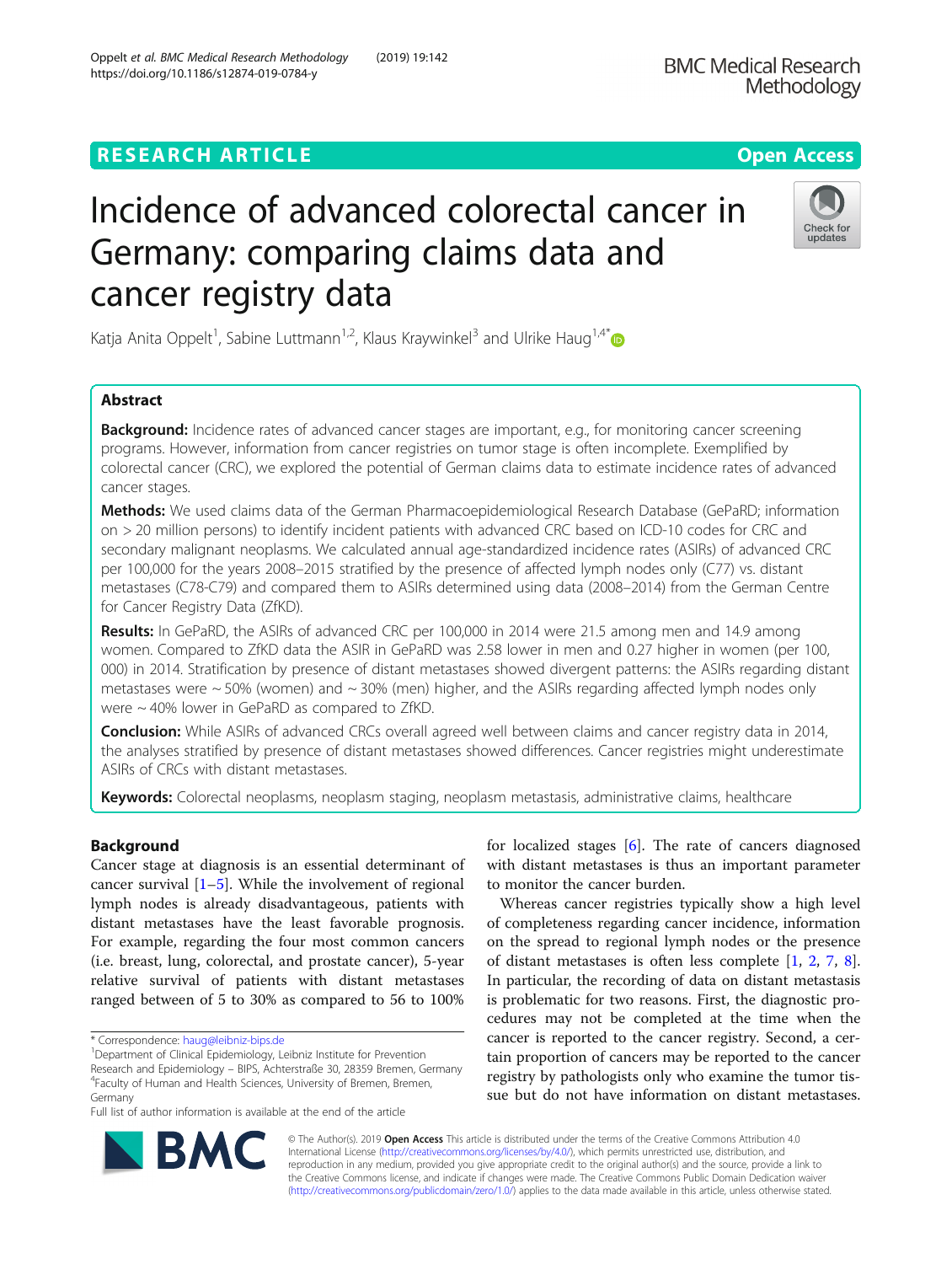Claims databases are an increasingly important data source in oncology to address research questions where primary or registry data are limited [\[9](#page-8-0)–[12\]](#page-8-0). It needs to be explored whether they also bear potential to monitor the rate of advanced colorectal cancer (CRC) stages, particularly those with distant metastases. For some claims databases, algorithms to determine cancer stage have been developed, mainly for breast cancer but partly also for other cancer sites  $[9, 11-15]$  $[9, 11-15]$  $[9, 11-15]$  $[9, 11-15]$  $[9, 11-15]$  $[9, 11-15]$  $[9, 11-15]$ . German claims data have not been explored in this regard so far. While the potential of claims data to identify advanced cancers is of general interest from a methodological point of view, monitoring the rate of advanced CRC is of particular interest in Germany due to recent developments in CRC screening  $[16]$ . We therefore aimed to explore the potential of determining the incidence rates of advanced CRC based on German claims data and to compare them to rates determined based on cancer registry data, including trends over time.

## Methods

## Data sources

We used the German Pharmacoepidemiological Research Database (GePaRD) for this study. The database is described in detail elsewhere [[17](#page-8-0)]. GePaRD is based on claims data from four statutory health insurance providers in Germany and currently includes information on more than 20 million persons who have been insured with one of the participating providers since 2004 or later. In addition to demographic data, GePaRD contains information on drug dispensations, outpatient and inpatient services and diagnoses. Per data year, there is information on approximately 17% of the general population and all geographical regions of Germany are represented.

In GePaRD, diagnosis codes are registered according to the International Statistical Classification of Diseases and Related Health Problems, 10th revision, German Modification (ICD-10 GM). For inpatient diagnosis codes, the exact date is available in German claims data, while outpatient diagnosis codes are only available on a quarterly basis. With respect to the inpatient setting, we considered main and secondary hospital discharge diagnoses, but not admission diagnoses. In the outpatient setting, the additional coding of diagnostic certainty is mandatory in Germany. This coding differentiates between "confirmed", "suspected", "status post" and "excluded" diagnoses. For the inclusion of incident CRCs, we only considered diagnoses from the outpatient setting coded as "confirmed". For the exclusion of prevalent CRCs both "confirmed" and "status post" diagnoses were considered as described below.

As additional data source we used data from the German Centre for Cancer Registry Data (Zentrum für Krebsregisterdaten, ZfKD). Data from ZfKD was available for the years 2008 to 2014. The ZfKD receives data from the population-based cancer registries collecting data in each German federal state [[18](#page-8-0)]. The ZfKD estimates the completeness of reported cancer cases based on the method recommended by the International Agency for Research of Cancer (IARC) for each of these registries, using cancer site specific mortality/incidence ratios of established registries as a reference [[18](#page-8-0), [19\]](#page-8-0).

## Analyses of GePaRD data

To identify patients diagnosed with advanced CRC and determine the annual rate, we first needed to identify patients with an incident CRC diagnosis in a particular calendar year. For this first step, we included all patients with an in- or outpatient diagnosis code of CRC (C18- C20) in the respective year. We defined the date of the first CRC code in this year as cohort entry. We only included patients with an additional (in- or outpatient) diagnosis code for CRC in the same or in the two following quarters (i.e. within up to 6–9 months) after cohort entry to confirm the initial diagnosis. To restrict the sample to incident CRCs, we excluded patients with a code for CRC ("confirmed" or "status post") during a preobservation period of 4 years before cohort entry. This required excluding patients whose insurance period was less than 4 years. Further, we excluded patients with an interruption of insurance of more than 15 days and patients below 5 years of age. The procedure regarding the preobservation period and the confirmatory diagnosis is in line with a previously developed algorithm to identify incident CRCs in German claims data [[20](#page-8-0)].

In the second step, we considered information regarding stage at diagnosis of the incident CRC cases. Specifically, we considered codes for lymph node involvement and metastases (C77-C79) documented in the quarter of cohort entry or in the following quarter (i.e. within 3–6 months after cohort entry). We categorized patients with one in- or outpatient diagnosis code of lymph node involvement (C77) or metastases (C78-C79) as patients with advanced CRC. We also considered these patients stratified by stage, i.e. those with affected lymph nodes only (C77), corresponding to UICC III, vs. those with distant metastases (C78-C79), corresponding to UICC IV. We conducted sensitivity analyses with varying periods for considering C78-C79 diagnoses (i.e. up to 0–3 months and 6–9 months after cohort entry instead of up to 3–6 months). Furthermore, we determined the proportion of patients classified as UICC IV for whom at least one C78–79 diagnosis code was recorded as inpatient discharge diagnosis. The codes used in the analyses are listed in Additional file [1.](#page-7-0)

To roughly assess whether using only diagnostic codes leads to a substantial underestimation of the number of advanced CRCs, we considered patients not classified as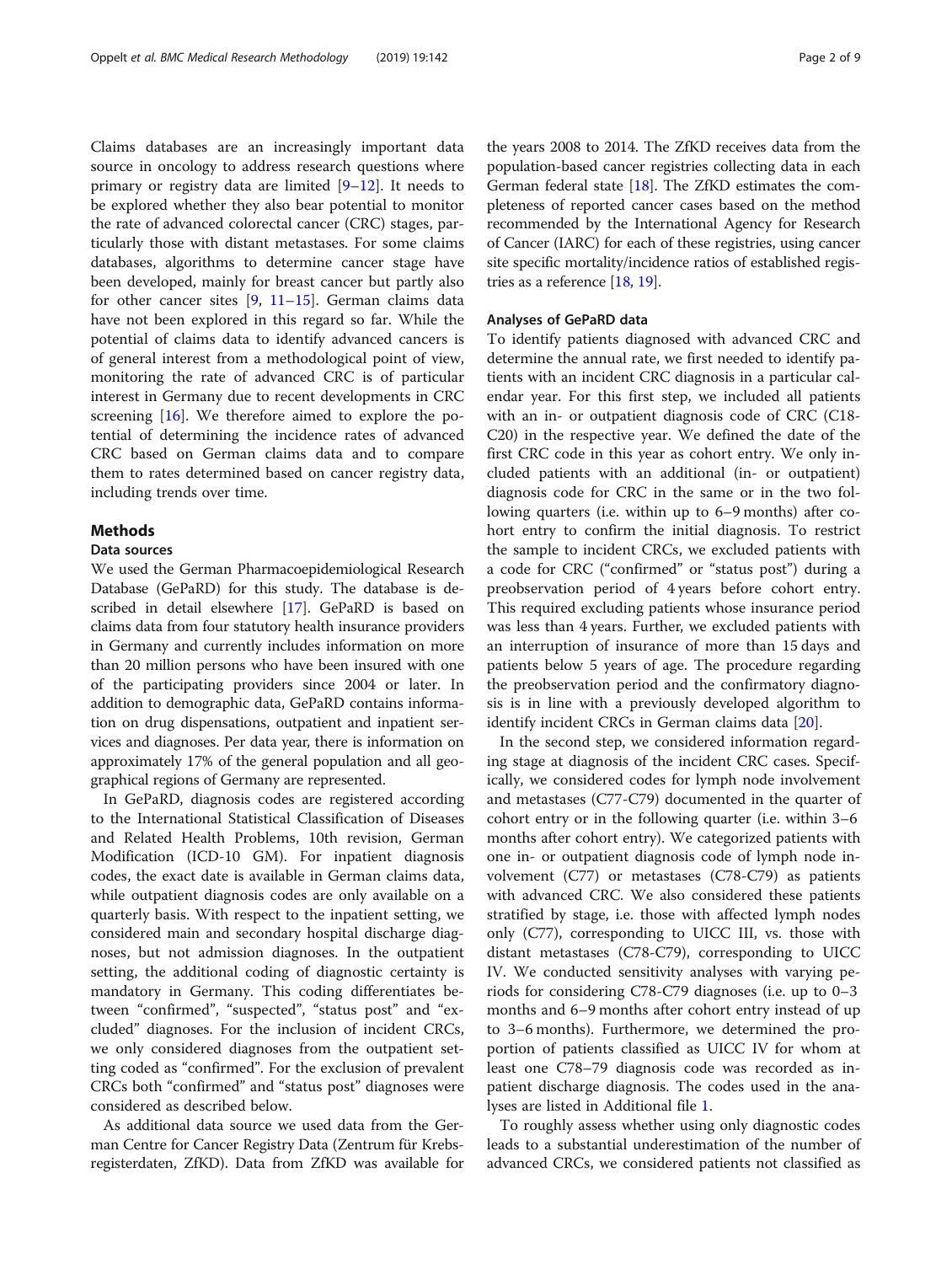advanced CRC and assessed whether they received a medical therapy that is typically only administered in advanced CRC such as Bevacizumab (see Additional file [1](#page-7-0)). For this analysis, we used the subsample of CRC patients of one SHI that provides detailed information on cancer therapy in the in- and outpatient setting. The remaining SHIs do not transfer data on specific agents included in chemotherapies in the outpatient setting.

To estimate the incidence rate of advanced CRC per year, we used the number of incident CRC cases classified as "advanced" for the respective year in the nominator. As denominator, we used the number of all individuals in GePaRD of the respective year, excluding those who were not continuously insured during a lookback period of at least 4 years. This exclusion criterion ensured comparability between the nominator and the denominator given that inclusion of CRC patients also required a look-back period of 4 years. We first determined the crude rates and then calculated agestandardized incidence rates (ASIRs) of advanced CRCs per 100,000 persons [[21\]](#page-8-0). ASIRs were calculated for each calendar year (2008–2015) and stratified by sex. All ASIRs presented in this paper are calculated according to the old European Standard Population [[22](#page-8-0)].

#### Analyses of ZfKD data

We compared our results based on GePaRD to the incidence rate of advanced CRC determined based on data of the ZfKD. We included only data from federal state cancer registries showing an estimated level of completeness of 95% or more with respect to the incidence of CRC during the whole observation period. This resulted in the inclusion of seven federal state cancer registries covering about 32 million inhabitants of Germany ( $\sim$ 39% of the general population). To categorize incident CRCs according to stage analogously to the approach applied to the GePaRD, we used information on the TNM status as far as it was available in the ZfKD data. The respective algorithm is described in Additional file [2](#page-7-0). For each year we determined the proportion of CRCs that was not classifiable into these categories due to missing information on the N- or M-status. When calculating rates, we used the number of incident CRCs classified as "advanced" as nominator and the number of inhabitants of the federal states included in the analysis as denominator  $[23, 24]$  $[23, 24]$  $[23, 24]$ . Analogously to the analysis based on GePaRD, we calculated ASIRs (also standardized according to the old European Standard Population) of advanced CRCs per 100,000 persons for each calendar year (2008–2014) and stratified by sex. We also stratified the analyses by UICC III vs. IV. We conducted additional analyses regarding the impact of different approaches how to consider missing information on the N and M status in ZfKD data (see Additional files [3](#page-7-0) and [4\)](#page-7-0). We conducted all analyses with SAS 9.3 [\[25\]](#page-8-0).

## Results

In Table [1,](#page-3-0) we show the characteristics of the source population and the patients identified with advanced CRC for the years 2008 and 2014. The mean number of patients with advanced CRC per year was 3081. More than half of the patients with advanced CRC were male. The mean age ranged between 68.2 and 70.0 years among female and between 67.0 and 68.6 years among male patients (Table [1](#page-3-0)). In the data from ZfKD, the mean number of patients with advanced CRC per year was 10,333 (56% male patients). The mean age among female patients ranged between 70.6 and 71.0 years and among male patients between 67.6 and 68.3 years (Table [1\)](#page-3-0).

Figure [1](#page-3-0) shows the ASIRs of advanced CRC determined based on data from GePaRD and ZfKD, respectively. According to GePaRD data, the ASIR of advanced CRC decreased from 21.6 to 20.0 in men and from 14.4 to 13.2 per 100,000 in women between 2008 and 2015. According to ZfKD data, the ASIR of advanced CRC decreased from 28.6 to 24.1 in men and from 18.1 to 14.7 per 100,000 in women between 2008 and 2014. In 2014, the most recent year for which ZfKD data were available, the ASIR in GePaRD was 2.58 lower in men and 0.27 higher in women (per 100,000) compared to ZfKD.

Figure [2](#page-4-0) shows the ASIRs of advanced CRCs stratified by the presence of affected lymph nodes only, i.e. UICC III, (Fig. [2](#page-4-0)a) vs. the presence of distant metastases, i.e. UICC IV (Fig. [2b](#page-4-0)) determined based on data from GePaRD and ZfKD, respectively. Across all years, the ASIRs of advanced CRCs with affected lymph nodes only (UICC III) was lower according to GePaRD as compared to ZfKD. In 2014, the ASIRs were 38% lower in women and 43% lower in men (Fig. [2](#page-4-0)a). An opposite pattern was observed for the ASIRs of advanced CRCs with the presence of distant metastases (UICC IV). In 2014, the ASIRs were 52% higher in women and 29% higher in men according to GePaRD as compared to ZfKD (Fig. [2b](#page-4-0)). According to GePaRD data, the ASIRs of CRC with distant metastasis (UICC IV) decreased between 2008 and 2015 from 15.2 to 12.9 in men and from 10.4 to 8.5 per 100,000 in women.

In the sensitivity analyses using varying periods  $(0-3)$ and 6–9 months after cohort entry) for the consideration of C78-C79 diagnosis codes, the ASIR of advanced CRCs with the presence of distant metastases (UICC IV) decreased using the shorter period and increased using the longer period (Fig. [3\)](#page-4-0). For 87.2% of patients classified as UICC IV in the main analysis, at least one C78–79 diagnosis code was recorded as inpatient discharge diagnosis. For two thirds of the remaining patients, there were two or more outpatient diagnosis codes (status "confirmed") for distant metastasis. With respect to UICC III, extending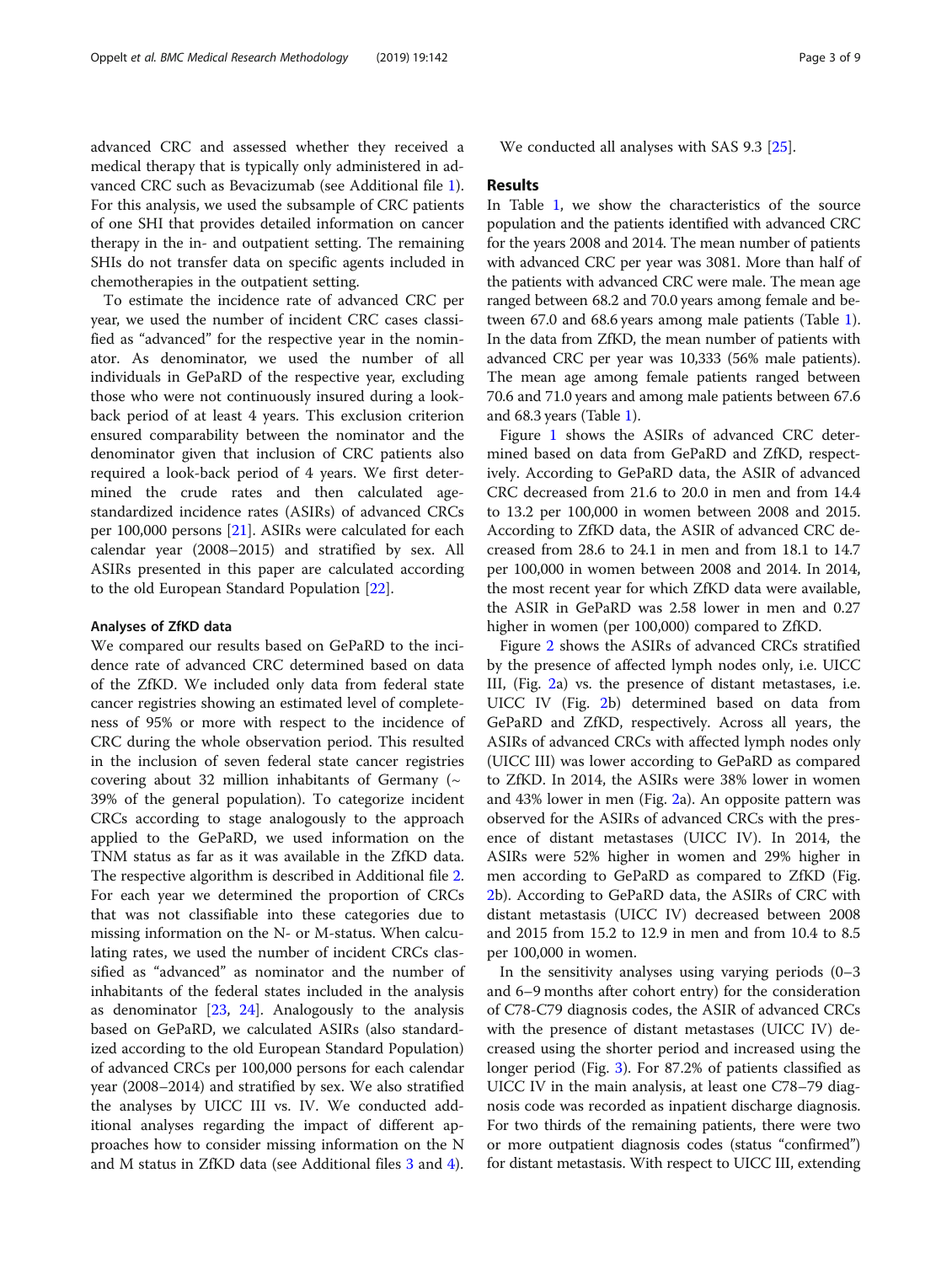<span id="page-3-0"></span>Table 1 Source population and advanced CRC patients identified in claims data (GePaRD) and in cancer registry data (ZfKD): Distribution of age and sex exemplified for 2008 and 2014

|                        | GePaRD                  |                         | ZfKD               |                    |
|------------------------|-------------------------|-------------------------|--------------------|--------------------|
|                        | 2008                    | 2014                    | 2008               | 2014               |
| Source population      |                         |                         |                    |                    |
| Overall                | 10,333,691 <sup>a</sup> | 11,120,604 <sup>a</sup> | 32,114,493         | 31,784,281         |
| Men (%)                | 4,596,991 (44.5%)       | 5,097,709 (45.8%)       | 15,711,368 (48.9%) | 15,563,141 (49.0%) |
| Women (%)              | 5,736,700 (55.5%)       | 6,022,895 (54.2%)       | 16,403,125 (51.1%) | 16,221,140 (51.0%) |
| Mean age [years]       | 45.4                    | 47.6                    | 44.4               | 45.8               |
| Men                    | 44.0                    | 46.2                    | 43.0               | 44.4               |
| Women                  | 46.5                    | 48.8                    | 45.8               | 47.1               |
| Advanced CRC patientsb |                         |                         |                    |                    |
| Overall                | 2755                    | 3370                    | 10,750             | 9534               |
| Men (%)                | 1439 (52.2%)            | 1764 (52.3%)            | 5919 (55.1%)       | 5435 (57.0%)       |
| Women (%)              | 1316 (47.8%)            | 1606 (47.7%)            | 4831 (44.9%)       | 4099 (43.0%)       |
| Mean age [years]       | 68.1                    | 69.2                    | 69.0               | 69.4               |
| Men                    | 67.0                    | 68.6                    | 67.6               | 68.3               |
| Women                  | 69.3                    | 70.0                    | 70.7               | 70.9               |

<sup>a</sup>Persons with continuous health insurance coverage of at least 4 years

b<sub>l</sub>n one of the health insurances providing data of about 6 million insured persons to GePaRD, the proportion of women 50 years old or older is substantially higher as compared to the general population (32.1% vs. 22.5%). This explains why the gender distribution among patients with advanced CRCs differs from the distribution reported by cancer registries

the period from 3 to 6 months to 6–9 months to consider C77 diagnoses did not change the respective rates (see Additional file [5](#page-7-0)).

(0.36%) received medication that is typically only prescribed for advanced CRC.

Figure [4](#page-5-0) shows the results of our approach to assess whether the algorithm used for the GePaRD data leads to a substantial underestimation of the number of advanced CRCs. In a subsample of 4474 CRC patients for whom detailed information on administered in- and outpatient medication was available, 2730 were classified as non-advanced CRCs, i.e. no C77-C79 diagnostics codes were recorded in these patients. Of these, 16 patients

The results of the additional analyses regarding the impact of different approaches how to consider missing information on the N and M status in ZfKD data are described in Additional files [3](#page-7-0) and [4.](#page-7-0) As shown in Additional file [2](#page-7-0), the proportion of CRCs that were not classifiable as advanced or non-advanced CRCs according to the information on the N and M status in the ZfKD data decreased from 35 to 29% between 2008 and 2014. Ignoring the non-classifiable CRCs resulted in

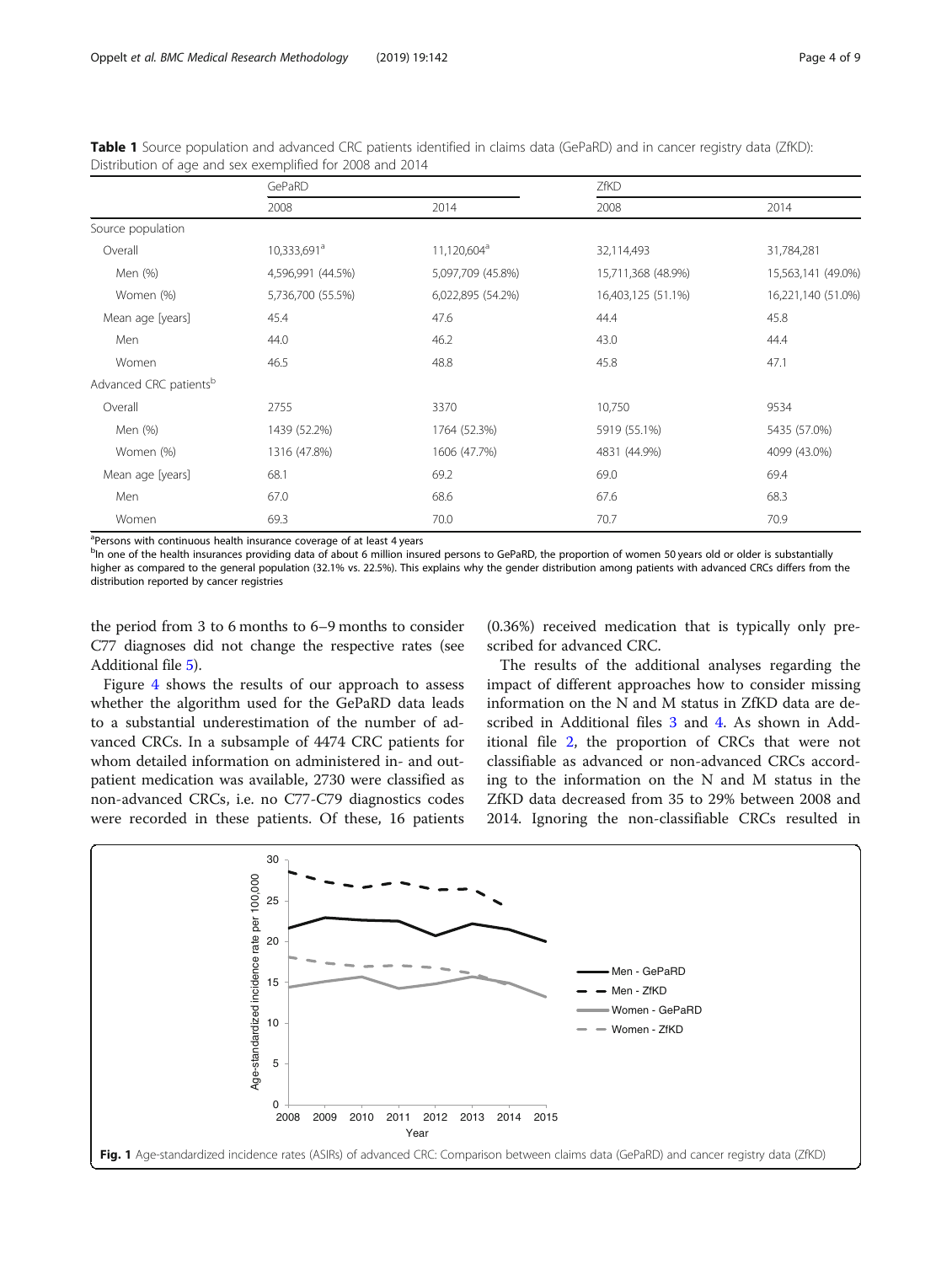<span id="page-4-0"></span>

claims data (GePaRD) and cancer registry data (ZfKD)

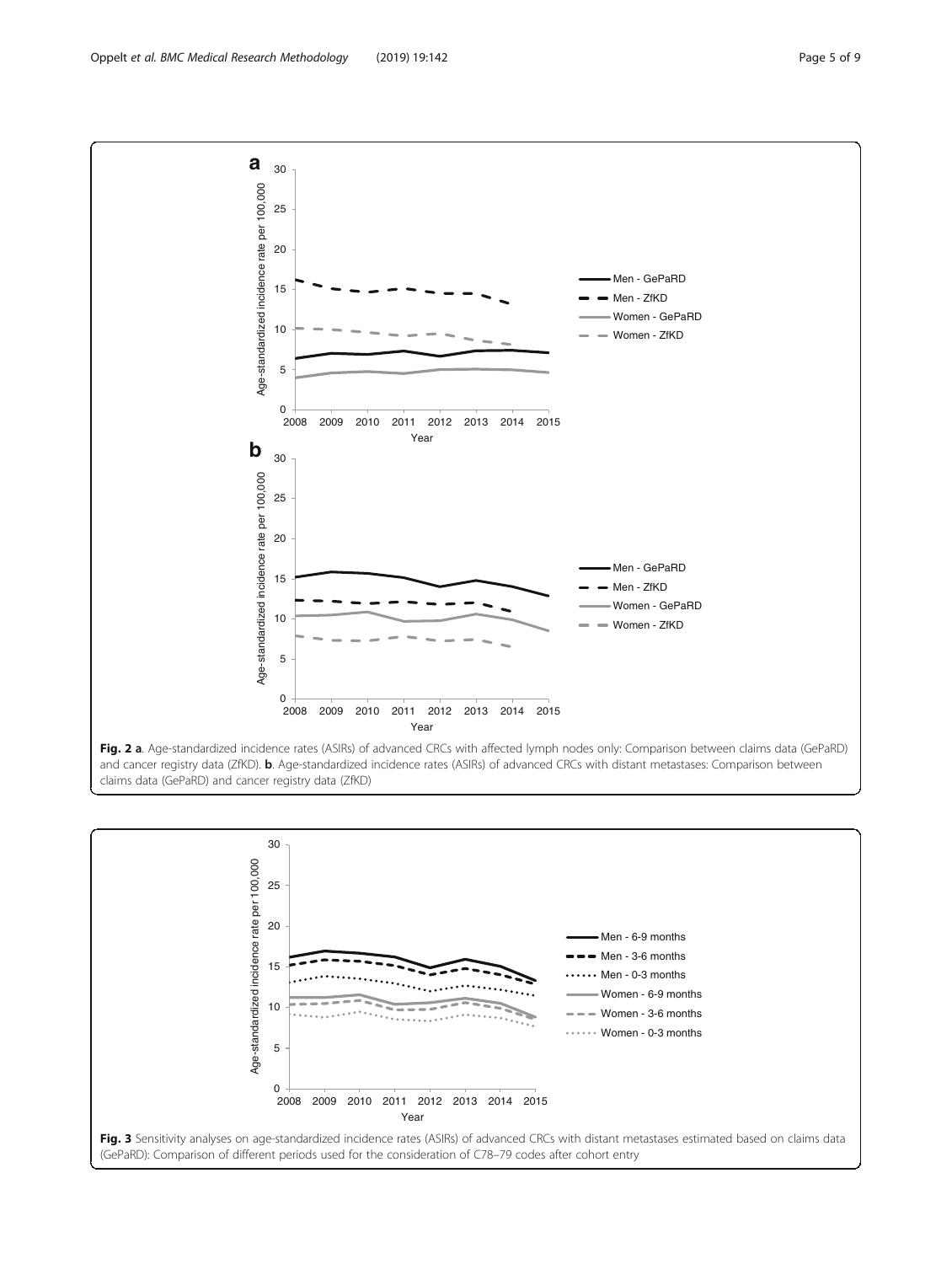<span id="page-5-0"></span>

ASIRs of non-advanced CRCs that were about twice as high in GePaRD compared to ZfKD, while the ASIRs converged when we assumed that all non-classifiable CRCs were non-advanced (see Additional file [3](#page-7-0)).

The proportion of advanced CRCs that could not further be stratified by UICC stage III vs. IV decreased from 17 to 7% between 2008 and 2014 (see Additional file [2\)](#page-7-0). When making the extreme assumption that all advanced CRCs that could not be stratified by UICC stage III vs. IV based on ZfKD data were exclusively UICC stage IV, the ASIRs of UICC stage IV CRCs were still slightly higher in GePaRD compared to ZfKD (see Additional file [4](#page-7-0))b..

## Discussion

To the best of our knowledge, this is the first study that explored the potential of German claims data to estimate the incidence rate of advanced cancer stages. For advanced CRC, we found on average 10% lower rates in women and 17% lower rates in men between 2008 and 2014 when using claims data as compared to cancer registry data, with a trend towards decreasing differences in most recent data years. However, stratification by the presence or absence of distant metastases showed different patterns. The rate of CRCs with distant metastases was markedly higher (on average 26% in men and 40% in women) when determined based on claims data as

compared to estimates based on cancer registry data, while for advanced CRCs with affected lymph nodes only it was the other way round. Given that cancers presenting with distant metastases show the worst prognosis, a potential underestimation of their incidence by cancer registries would be of high relevance and deserves further attention.

In the absence of a gold standard, potential limitations of both data sources need to be discussed and consideration of complementary patterns may be helpful to approach the answer regarding the true rates. In epidemiological cancer registration, a certain proportion of incident cancer cases is reported by pathologists only who do typically not have information on distant metastasis, which could lead to an underestimation of the respective rates. Furthermore, a potential delay in diagnostic procedures needs to be considered. A scenario where a certain proportion of cancers with known lymph node status is reported to cancer registries as "M0" before the procedures to diagnose distant metastases are completed could be another explanation of the patterns we observed in our study. These cancers would be assigned to the category "affected lymph nodes only" based on cancer registry data, while claims data would capture metastases diagnosed or treated after the cancer has been reported to the cancer registry. The relevance of this scenario is supported by the results of our sensitivity analyses where the rates of CRCs with distant metastases were lower when we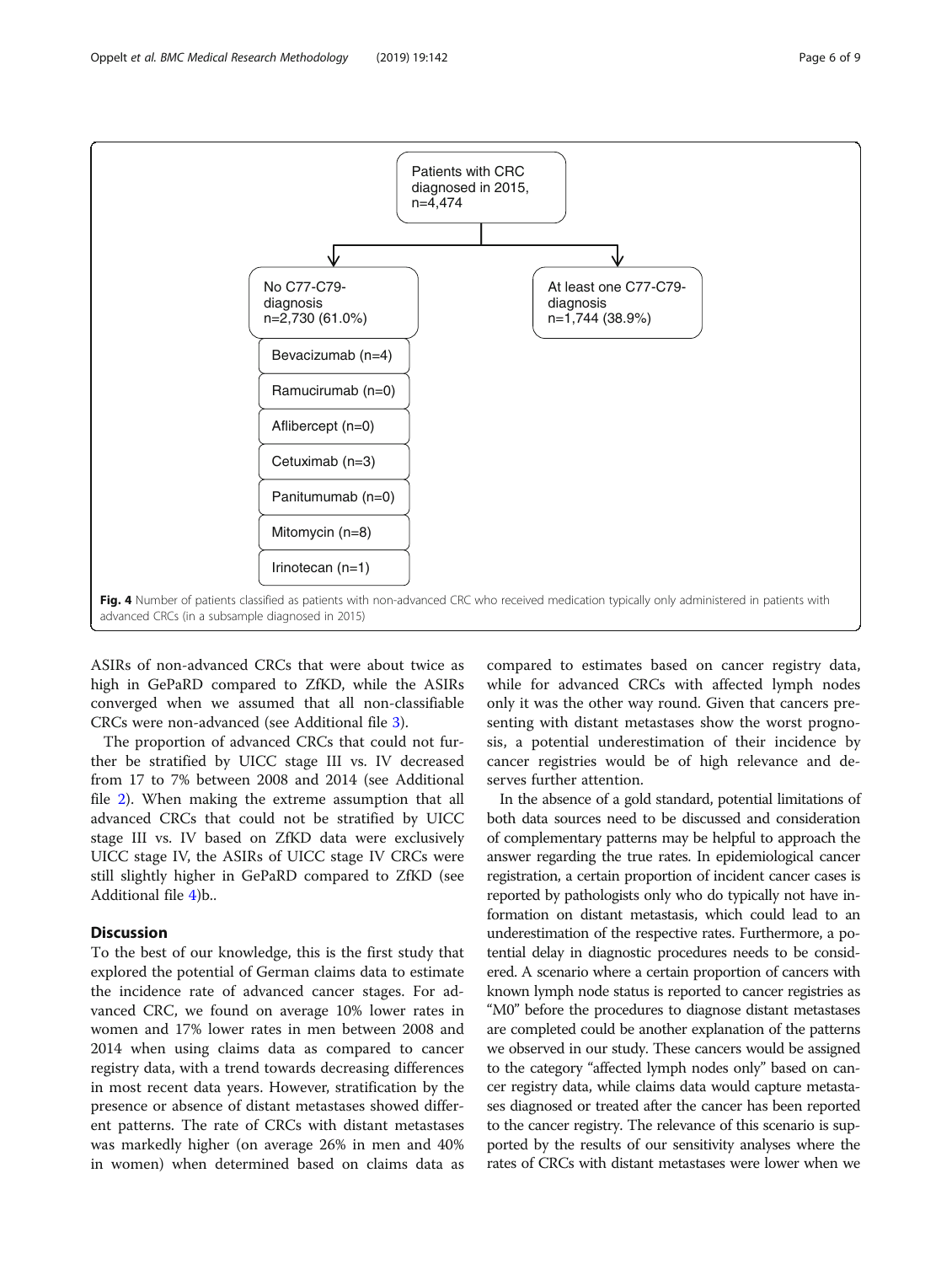used a follow-up period of only 3 months for the consideration of diagnosis codes in claims data. Of note, the time period of getting potential information on distant metastasis inherently differs between cancer registry and claims data. According to guidelines by the European Network of Cancer Registries (ENCR) for epidemiological cancer registration, affected lymph nodes and metastases diagnosed before start of treatment measures should be assigned to stage at diagnosis. Thus, the results of delayed diagnostic procedures may not be reported to cancer registries [\[26](#page-8-0)]. The recommendation of the Union for International Cancer Control (UICC), which maintains the TNM staging classification, in terms of abandoning "MX" and assigning "M0" unless there is positive evidence of metastases could be relevant regarding both explanations discussed above [[27](#page-8-0)]. Accordingly, the current system and guidelines of cancer registration may lead to an underreporting of synchronous metastasis, which are typically defined as metastases diagnosed within 6 months after initial cancer diagnosis [\[28\]](#page-8-0).

On the other hand, also the information provided by claims data needs to be questioned given that they are not primarily collected for research but for the purpose of reimbursement. However, for more than 85% of persons assigned as CRC patients with distant metastases based on claims data, an inpatient discharge diagnosis code for distant metastases was available. In Germany, inpatient discharge diagnoses are assumed to have a high validity since they are based on all information relevant to diagnosis (including laboratory tests and imaging results) during the in-hospital stay [\[29](#page-8-0)]. Furthermore, they are subject to regular inspections. For the vast majority of the remaining persons, there was not only one, but at least two confirmed outpatient diagnosis codes for distant metastasis. Despite potential advantages of claims data in recording distant metastasis, the overall pattern in ASIRs of advanced CRCs suggests that claims data tend to underestimate the rate of UICC stage III as compared to cancer registry data, possibly due to undercoding of lymph node involvement.

In the interpretation of the rates determined based on cancer registry data, it needs to be considered that about 30% of incident CRCs across all data years could not be classified as early or advanced cancers due to missing information on the N or M status. Still, the rates of advanced CRCs overall showed good agreement with the rates determined based on claims data. By contrast, the rates of non-advanced CRCs showed only good agreement with the rates determined based on claims data when we assumed that the CRCs with missing stage information were all non-advanced (see Additional file [3](#page-7-0)). This pattern might indirectly show that the vast majority of CRCs for which cancer registry data did not provide enough information to classify them as early or advanced were diagnosed at an early stage, but this remains speculative.

While there is no study from Germany to which we could compare our findings, there are two studies from the US that explored the potential of claims data to distinguish between early and advanced CRCs. For CRCs classified as metastatic according to an electronic medical record database, Nordstrom et al. found claims codes for distant metastases in only about 30% of these cases. However, the follow-up in this study was limited to 60 days. In addition, in was not clear whether all physicians providing oncology care to the patients were captured by the open claims system that was used for this study [[9\]](#page-8-0). Chawla et al. assessed the potential of Medicare claims data for inferring stage at the time of CRC diagnosis by linking the claims to cancer registry data from the Surveillance, Epidemiology and End Results (SEER) program. They aimed to classify CRCs into the SEER historic stages (local vs. regional vs. distant) which required – unlike our approach – also information on the localization of metastases. Diagnosis codes from Medicare data showed only limited discriminatory power in this regard, with the misclassification being most pronounced in older CRC patients and in those residing in lower income areas. Overall, classification based on Medicare diagnosis codes underestimated the proportion of regional or distant cancer stages, which differs from our findings based on German claims data [\[12](#page-8-0)]. This emphasizes that it is not possible to draw generalized conclusion for claims databases from different countries due to differences between health systems and reimbursement policies influencing the availability and validity of codes.

Our claims data analyses showed an overall decrease in the rate of CRCs with distant metastases between 2008 and 2015 by 15% in men and 18% in women. This decreasing trend was also observed in the most recent data years. Given the time-lagged association between incidence of these CRCs and CRC mortality, the pattern suggests that the current trend of a decreasing CRC mortality in Germany will continue over the next years [[30\]](#page-8-0). This decline may have several reasons but it is considered likely that the introduction of screening colonoscopy in 2002 in Germany has contributed to this trend.

We recognize both strength and limitations to our study. The claims database allowed to estimate rates based on a large sample size and to assess trends over time. Due to the long follow-up we could use look-back periods of 4 years which is advantageous in terms of reliably distinguishing incident from prevalent cancers [\[20](#page-8-0)]. We could not directly link claims and cancer registry data, but compared the rates indirectly and conducted thorough sensitivity analyses to ensure a careful interpretation of the findings. Since the claims data only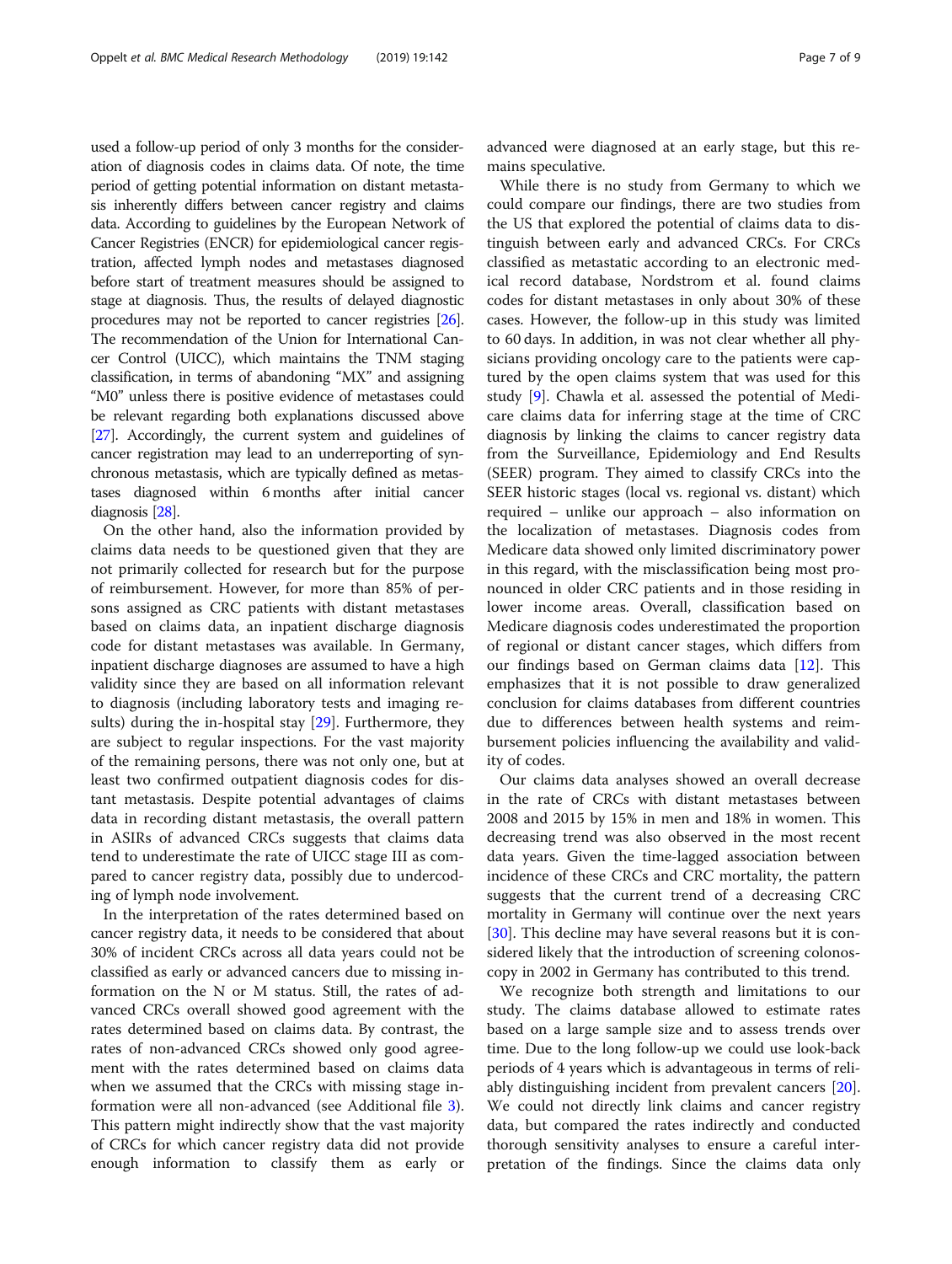<span id="page-7-0"></span>provide diagnosis codes according to ICD-10, we could not differentiate between affected regional vs. distant lymph nodes and considered them all as regional. This leads to a potential misclassification given that the TNM system assigns affected distant lymph nodes to the M status. However, if this misclassification could be avoided the GePaRD-based rates of CRCs with distant metastasis would be even higher and the difference to the cancer registry-based rates would thus be even larger than reported in our study. It should also be noted that the codes C77-C79 do not carry the information about the primary tumor. In case of multiple cancer, the distant metastasis and affected lymph nodes might be caused by a different type of cancer.

In the interpretation of our study, it should also taken into account that we did not expect perfect agreement between the rates determined based on cancer registry versus claims data given that the study population underlying the claims data may not be fully representative of the general population in Germany. In this context, the differential agreement by gender requires further exploration. Overall, our study was not intended to question the value of population-based cancer registration, especially in view of the full population coverage and all the information on cancers (e.g. on histology, tumor size, and grading) that is not available in claims data. However, determining the rate of advanced cancer stages based on claims data could complement cancer registration, e.g. by allowing to investigate potential determinants of advanced cancer stages (co-morbidity, etc.).

## Conclusions

In conclusion, our study provides important insights into the potential of German claims data to estimate the incidence rates of advanced cancers. While ASIRs of advanced CRCs in recent years overall agreed well between claims and cancer registry data, within the group of advanced CRCs cancer registries might underestimate ASIRs of CRCs with distant metastases when lymph node involvement is present. This requires further consideration given that cancers presenting with distant metastases show the poorest survival. Amongst others, their misclassification would bias stage-specific survival estimates and underestimating the incidence of these cancers would bias projections regarding the impact of cancer screening programs on disease-specific mortality.

## Additional files

[Additional file 1:](https://doi.org/10.1186/s12874-019-0784-y) Overview and description of codes used in the claims data analyses. (DOCX 15 kb)

[Additional file 2:](https://doi.org/10.1186/s12874-019-0784-y) Algorithm to classify CRCs into "advanced", "nonadvanced" or "not classifiable" according to the information on the N and M status from cancer registry (ZfKD) data and description of additional analyses conducted with respect to missing information. (DOCX 15 kb)

[Additional file 3:](https://doi.org/10.1186/s12874-019-0784-y) Results of additional analyses conducted to explore whether it is plausible that CRCs not classifiable into "advanced" or "nonadvanced" based on cancer registry (ZfKD) data tend to be nonadvanced. (DOCX 16 kb)

[Additional file 4:](https://doi.org/10.1186/s12874-019-0784-y) Results of the sensitivity analyses making the extreme assumption that all advanced CRCs that could not be stratified by UICC stage III vs. IV based on cancer registry (ZfKD) data were UICC stage IV. (DOCX 27 kb)

[Additional file 5:](https://doi.org/10.1186/s12874-019-0784-y) Sensitivity analyses on age-standardized incidence rates (ASIRs) of advanced CRCs with affected lymph nodes only estimated based on claims data (GePaRD): Comparison of different periods used for the consideration of C77 codes after cohort entry. (DOCX 16 kb)

#### Abbreviations

ASIR: Age standardized incidence rates; ATC: Anatomical Therapeutic Chemical Classification System; CRC: Colorectal cancer; DCO: Death certificate only; EBM: Billing codes (Einheitlicher Bewertungsmaßstab); ENCR: European Network of Cancer Registries; GePaRD: German Pharmacoepidemiological Research Database; ICD-10 GM: International Statistical Classification of Diseases and Related Health Problems, 10th revision, German Modification; OPS: German procedure classification (Operationen- und Prozedurenschlüssel); SEER: Surveillance, Epidemiology and End Results program of the National Cancer Institute; SHI: Statutory health insurances; TNM: TNM classification of malignant tumours; UICC: Union for International Cancer Control; ZfKD: German Centre for Cancer Registry Data

#### Acknowledgements

The authors would like to thank all statutory health insurance providers which provided data for this study, namely AOK Bremen/Bremerhaven, DAK-Gesundheit, and Die Techniker (TK).

#### Authors' contributions

KO contributed to the study design and analysis, interpreted the data and drafted the manuscript supervised by UH. SL interpreted the data and critically revised the manuscript. KK interpreted the data and critically revised the manuscript. UH contributed to the study design and analysis, interpreted the data and critically revised the manuscript. All authors approved the final draft for submission.

#### Funding

This research did not receive any specific grant from funding agencies in the public, commercial, or not-for-profit sectors.

#### Availability of data and materials

The datasets generated during and/or analysed during the current study are not publicly available due to data protection regulations in Germany. According to these regulations, access to the data of the German Pharmacoepidemiological Database must not be given to third parties. Furthermore, as we are not the owners of the data we are not legally entitled to grant access to the data.

### Ethics approval and consent to participate

In Germany, the utilization of health insurance data for scientific research is regulated by the Code of Social Law, specifically § 75 Book X. All involved health insurance providers as well as the German Federal (Social) Insurance Office and the Senator for Science, Health, and Consumer Protection in Bremen as their responsible authorities approved the use of GePaRD data for this study. Informed consent for studies based on GePaRD is required by law unless obtaining consent appears unacceptable and would bias results, which was the case in this study. According to the Ethics Committee of the University of Bremen studies based on GePaRD are exempt from institutional review board review.

## Consent for publication

Not applicable